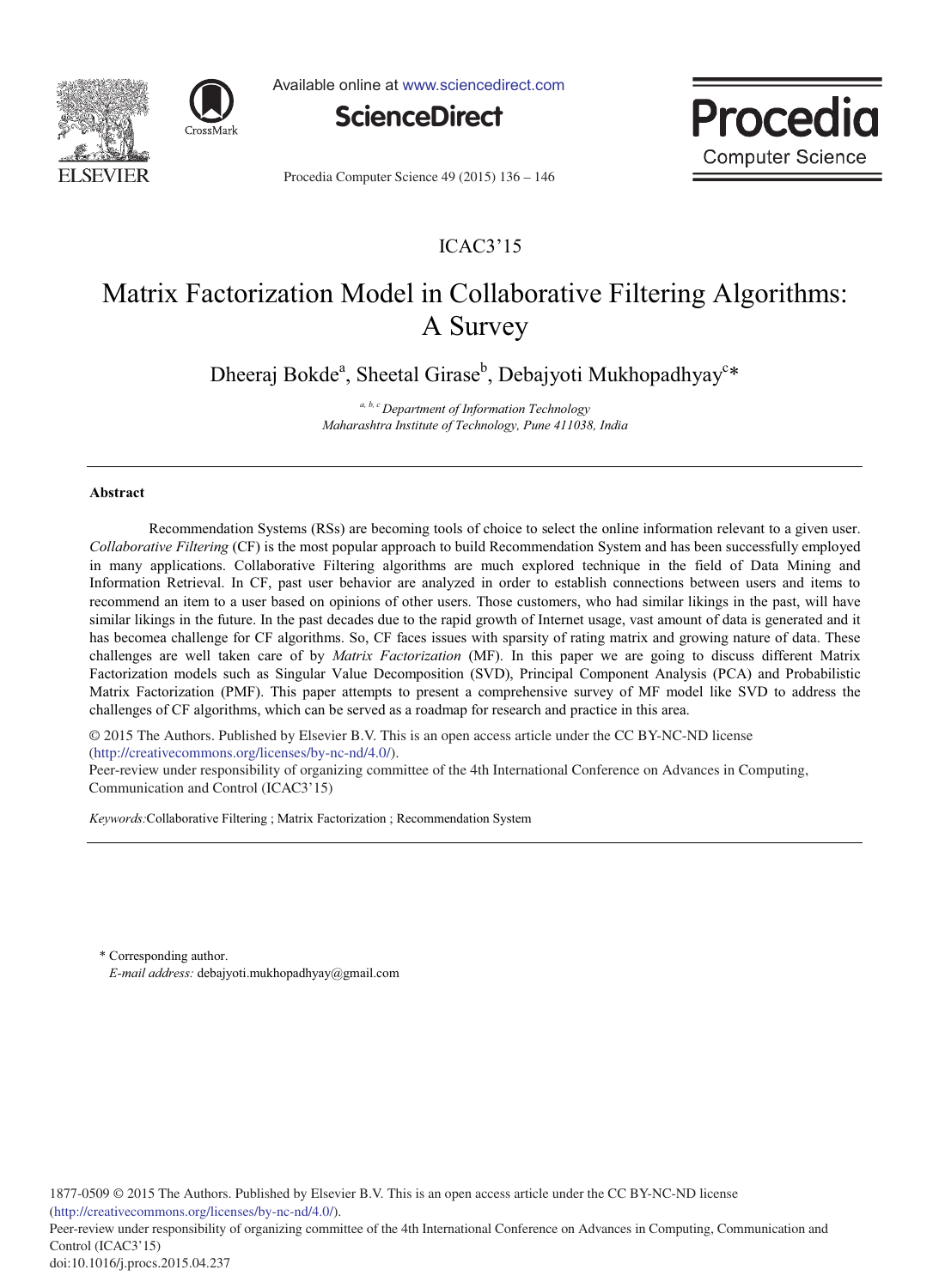# 1. Introduction

In these days E-Commerce industry is growing at the exponential rate. As the users are using these systems their changing needs and variety of products is making business more and more complex. At the same time they are providing ease and flexibility to users'. In such environment, customers have difficulty to find optimal information about products from the tremendous amount of information. To help the buyers, the major e-business companies are going to develop their Recommender System to help their customers to choose items more efficiently; this serves win-win strategy in E-Commerce.

Recommendation Systems are becoming tools of choice to select the online information relevant to a given user. Recommendation System can be classified into: Content-Based (CB), Collaborative Filtering (CF) and Hybrid Recommendation System<sup>1,2</sup>. CF is the most popular approach to build recommender system and has been successfully employed in many applications. CFis much explored technique in the field of Data Mining and Information Retrieval. In *Collaborative Filtering* (CF), past user behavior are analyzed in order to establish connections between users and items to recommend an item to a user based on opinions of other users'. Customers who had similar likings in the past, will have similar likings in the future. Many E-Commerce companies have already incorporated RS with their services. Examples for such recommendation systems include Product and Book recommendation by Amazon, Movie recommendations by Netflix, Yahoo!Movies and MovieLens, Product advertisements shown by Google based on the search history.

For large and complex data, CF methods frequently give better performance and accuracy than other RS techniques. Early CF algorithms for recommendation systems utilize the association inferences, which have a very high time complexity and a very poor scalability. Recent methods that use matrix operations are more scalable and efficient. The implementations and algorithms of CF for the applications of recommendation systems face several challenges. First is the size of processed datasets. The second one comes from the sparseness of rating matrix, which means for each user only a relatively small number of items are rated. So, these challenges are been well taken care by Matrix Factorization<sup>2, 3</sup>.

*Matrix Factorization* (MF) methods have recently received greater exposure, mainly as an unsupervised learning method for latent variable decomposition and dimensionality reduction<sup>3</sup>. It has successfully applied in spectral data analysis and text mining. Most of the MF models are based on the latent factor model. In a latent factor model<sup>2, 3</sup>, rating matrix is modeled as the product of a user factor matrix and an item factor matrix. The Matrix Factorization approach is found to be most accurate approach to reduce the problem from high levels of sparsity in RS database, certain studies have used dimensionality reduction techniques.

MF is specially used for processing large RSs databases and providing scalable approaches. In the model-based technique Latent Semantic Index (LSI) and the dimensionality reduction method Singular Value Decomposition (SVD) are typically combined<sup>2, 3, 14</sup>. SVD and PCA are well-established technique for identifying latent semantic factors in the field of Information Retrieval to deal with CFchallenges.

# 1.1. Related Work

This paper mainly study the Matrix Factorization models like SVD and PCA, with CF algorithms such as userbased and item-based CF. As we know that from past two decades lots of research work is going in the field of CF. CF is a promising research field in Information Retrieval so many researchers have contributed to this area.

Many CF researchers have recognized the problem of sparseness *i.e.*, many values in the ratings matrix are null since all users do not rate all items. Computing distances between users is complicated by the fact that the number of items users have rated in common is not constant. An alternative to inserting global means for null values or significance weighting is Singular Value Decomposition (SVD), which reduces the dimensionality of the ratings matrix and identifies latent factors in the data<sup>8</sup>.

In 2006, the online DVD rental company Netflix announced the Netflix Prize contest with a \$1 million reward to the first team who can improve its recommender system's root mean square error (RMSE) performance by 10 percent or more<sup>3, 19</sup>. Contestants were allowed to build model based on released training set consisting of about 100 million movie ratings, on a scale of 1 to 5 stars, submitted by 500,000 anonymous users on more than 17,000 movies. The participating teams need to submit their predicted ratings for a test set consisting of approximately 3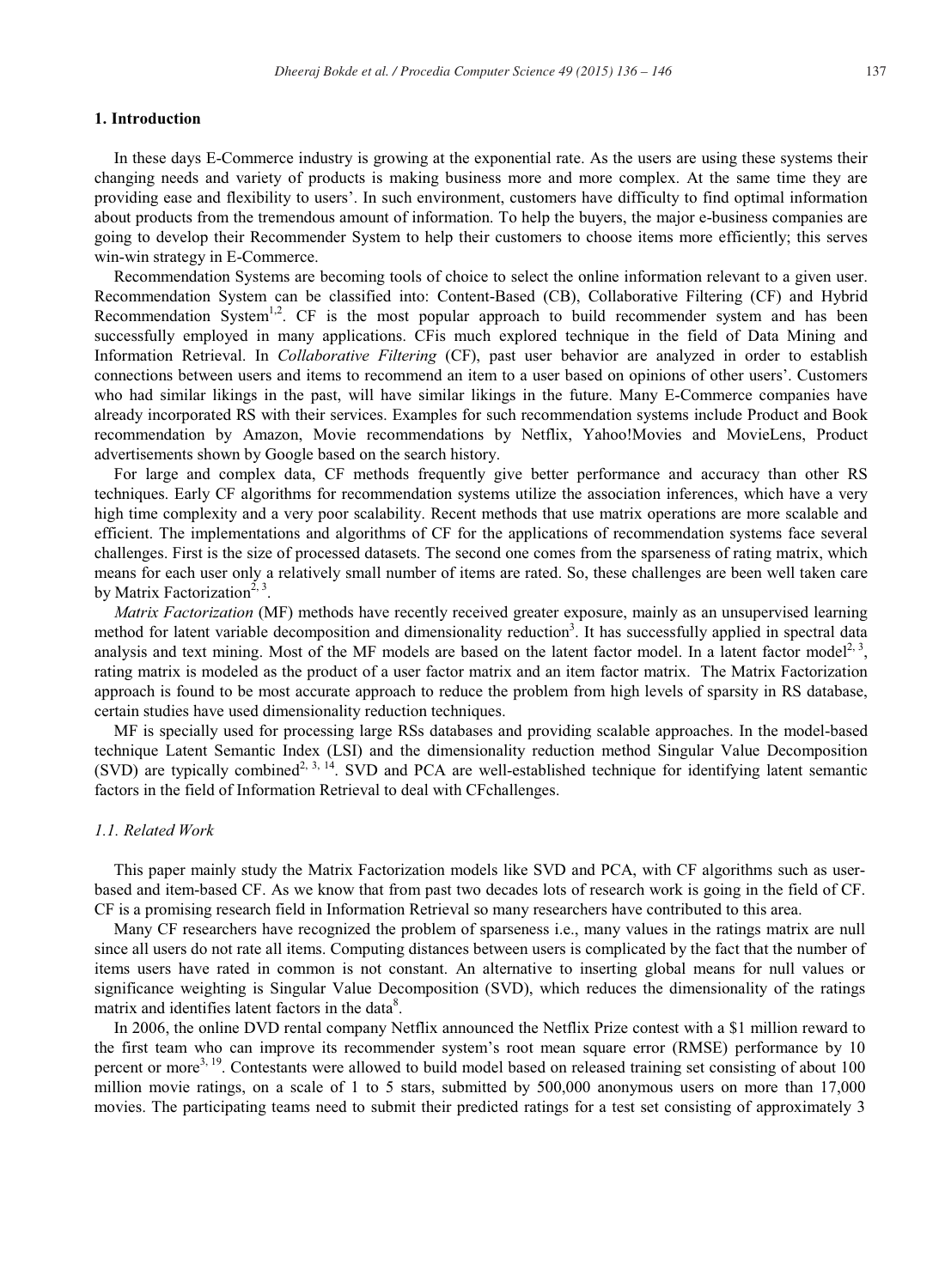million ratings and Netflix calculated the RMSE based on a held-out truth set. This large size of publicly available data create a perfect setting for standardized benchmarking experiments and attracted significant attention to the field of recommender system in particular CF.

The team Yehuda Koren et al.<sup>3</sup> originally called BellKor, took over the top spot in the competition in the summer 2007 and won the 2007 Progressive Prize with the best score at the time 8.43 percent better than Netflix. Later in 2008 they aligned with team BigChaos to win the Progressive Prize with a score of 9.46 percent. Factorizing the Netflix user-movies matrix allows them to discover the most descriptive dimensions for predictive movie preferences. They identified the first few most important dimensions from a matrix decomposition and explore the movies in new space.

Sarwar et al.  $(2001)^5$  applied Matrix Factorization model SVD to reduce the dimensionality of a ratings matrix. Using the MovieLens dataset, they selected 943 users to form a  $943 \times 1682$  matrix that is 95.4% sparse (each user on average rates 5% of the 1682 movies). They first fill missing values using user and movie rating averages, and then apply SVD. For this large dataset Item-Based technique provide optimal accuracy with significantly faster and high quality online recommendations than user-user (k-Nearest-Neighbor) method.

Goldberg et al.<sup>15</sup> proposed an approach to use Principal Component Analysis (PCA) in the context of an online joke recommendation system. Their system, known as Eigentaste<sup>15</sup>, In Eigentaste they addressed sparseness using universal queries, which insure that all users rate a common set of k-items. So, resulting sub-matrix will be dense and directly compute the square symmetric correlation matrix and then did linear projection using Principle Component Analysis (PCA), a closely-related factor analysis technique first described by Pearson in 1901. Like SVD, PCA reduces dimensionality of matrix by optimally projecting highly correlated data along a smaller number of orthogonal dimensions.

Royi Ronen et al.<sup>17</sup> proposed a project Sage, Microsoft's all-purpose recommender system designed and developed as an ultra-high scale cloud service. The main focus of project Sage is on both state of the art research and high scale robust implementation. A novel Probabilistic Matrix Factorization (PMF) model was presented by Royi et al. for implicit one-class data as new evaluation framework. Their service Sage is deployed on the Microsoft Azure cloud which provides easy to use interface to integrate a recommendation service into any website. Recommender Systems based on MF models have repeatedly demonstrated better accuracy than other methods, such as Nearest-Neighbor models and restricted Boltzmann machines. The dashboard allows users to choose any subset of items and generate high quality recommendations as well as explore item-to-item relation.

#### 1.2. Organization

The rest of this paper is organized as follows. In Section 2, the background of Collaborative Filtering, CF techniques, MFis presented. In Section 3, MF models are discussed. In Section 4, MF model like SVD with userbased, item-based CF algorithms is presented Section 5, presents the various evaluation metrics to evaluate accuracy and implementation of MF models with CF algorithms. The conclusion and future work are given in the last Section.

# 2. Background

This section presents the overview of CF and MF with their methodologies. GenerallyCF techniques are classified as: Memory-Based, Model-Based and Hybrid approaches with representative algorithms (detailed explanation in Section 4).

# 2.1. Collaborative Filtering (CF)

The CF algorithms of Recommendation System (RS) works by collecting user feedback in the form of ratings for items. Then it exploits similarities in rating behavior amongst several users in determining how to recommend an item. It works on the principle that the user' have same likings in the past will have similar choices in the future as well. The term CF was first coined by David Goldberg, David Nichols, Brian M. Oki, and Douglas Terry in 1992 to describe an email filtering system called "Tapestry". Tapestry<sup>4</sup> was an electronic messaging system that allows users' to rate messages "good" or "bad" or associate text annotations with those messages. CF systems recommend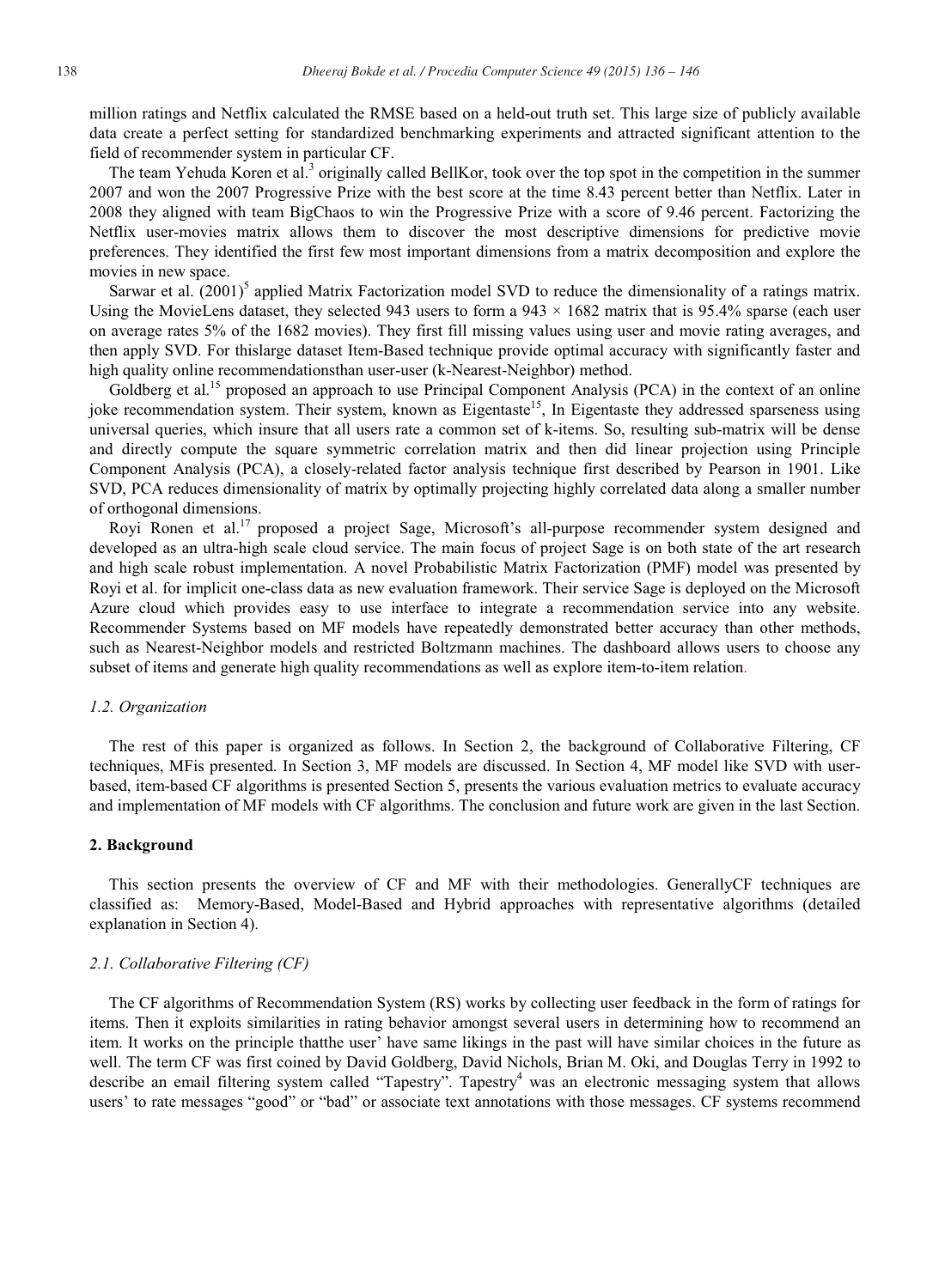an item to a user based on opinions of other users. In a recommendation application, CF system tries to find other like-minded users and then recommends the items that are most liked by them.

The E-Commerce industry is growing and becoming complex therefore information about products is also increasing with exponential rate, demands more efficient and scalable algorithms and implementations. For large and complex data, CF methods frequently give better performance and accuracy than Content-Based technique of Recommendation System. Earlier CF algorithms for recommendation systems used to utilize the association inferences, which have a very high time complexity and a very poor scalability. Recent methods make use of matrix operations which are more scalable and efficient.



Fig. 1. The Collaborative Filtering Process.

The task of CF algorithm is to find an item likeliness that can be well described by schematic diagram of collaborative filtering process shown in Fig. 1:

- Predict a numerical value Paj expressing the predicted score of an item 'j' for the user 'a'. The predicted value  $\bullet$ is within the same scale that is used by all users for rating
- Recommend a list of Top-N items that the active user will like the most

# **Collaborative Filtering (CF) Techniques**

The CF techniques can be classified into various categories, such as: a) Memory-Based Collaborative Filtering, b) Model-Based Collaborative Filtering, c)Hybrid Collaborative Filtering. Overview of these categories is shown in the Table 1: (referred from the \*Xiaoyuan Su homepage for CF).

| <b>Collaborative Filtering</b><br>Technique                                   | Representative<br>Algorithm                                                                                            | <b>Advantages</b>                                                                                                                                                                                              | <b>Limitations</b>                                                                                                                                                                     |
|-------------------------------------------------------------------------------|------------------------------------------------------------------------------------------------------------------------|----------------------------------------------------------------------------------------------------------------------------------------------------------------------------------------------------------------|----------------------------------------------------------------------------------------------------------------------------------------------------------------------------------------|
| <b>Memory-Based</b><br><b>Collaborative Filtering</b><br>(Neighborhood Based) | <b>User-Based CF</b><br>$\bullet$<br>Item-Based CF<br>٠                                                                | Easy implementation<br>٠<br>New data can be added<br>٠<br>easily and incrementally<br>Need not consider the<br>$\bullet$<br>content of items being<br>recommended<br>Scales well with correlated<br>٠<br>items | Are dependent on human<br>ratings<br>Cold start problem for new<br>٠<br>user and new item<br>Sparsity problem of rating<br>matrix<br>Limited scalability for large<br>٠<br>datasets    |
| <b>Model-Based</b><br><b>Collaborative Filtering</b>                          | Slope-One CF<br>$\bullet$<br>Dimensionality<br>$\bullet$<br><b>Reduction</b> (Matrix<br>Factorization)<br>Eg. SVD, PCA | Better addresses the sparsity<br>٠<br>and scalability problem<br>Improve prediction<br>٠<br>performance                                                                                                        | Expensive model building<br>٠<br>Trade-off between the<br>٠<br>prediction performance and<br>scalability<br>Loss of information in<br>٠<br>dimensionality reduction<br>technique (SVD) |
| <b>Hybrid Collaborative</b><br>Filtering                                      | Combination of<br>٠<br>Memory-Based and<br>Model-Based CF                                                              | Overcome limitations of CF<br>٠<br>such as sparsity and grey<br>sheep<br>Improve prediction<br>٠<br>performance                                                                                                | Increased complexity and<br>٠<br>expense for implementation                                                                                                                            |

Table 1 Overview of Collaborative Filtering Techniques\*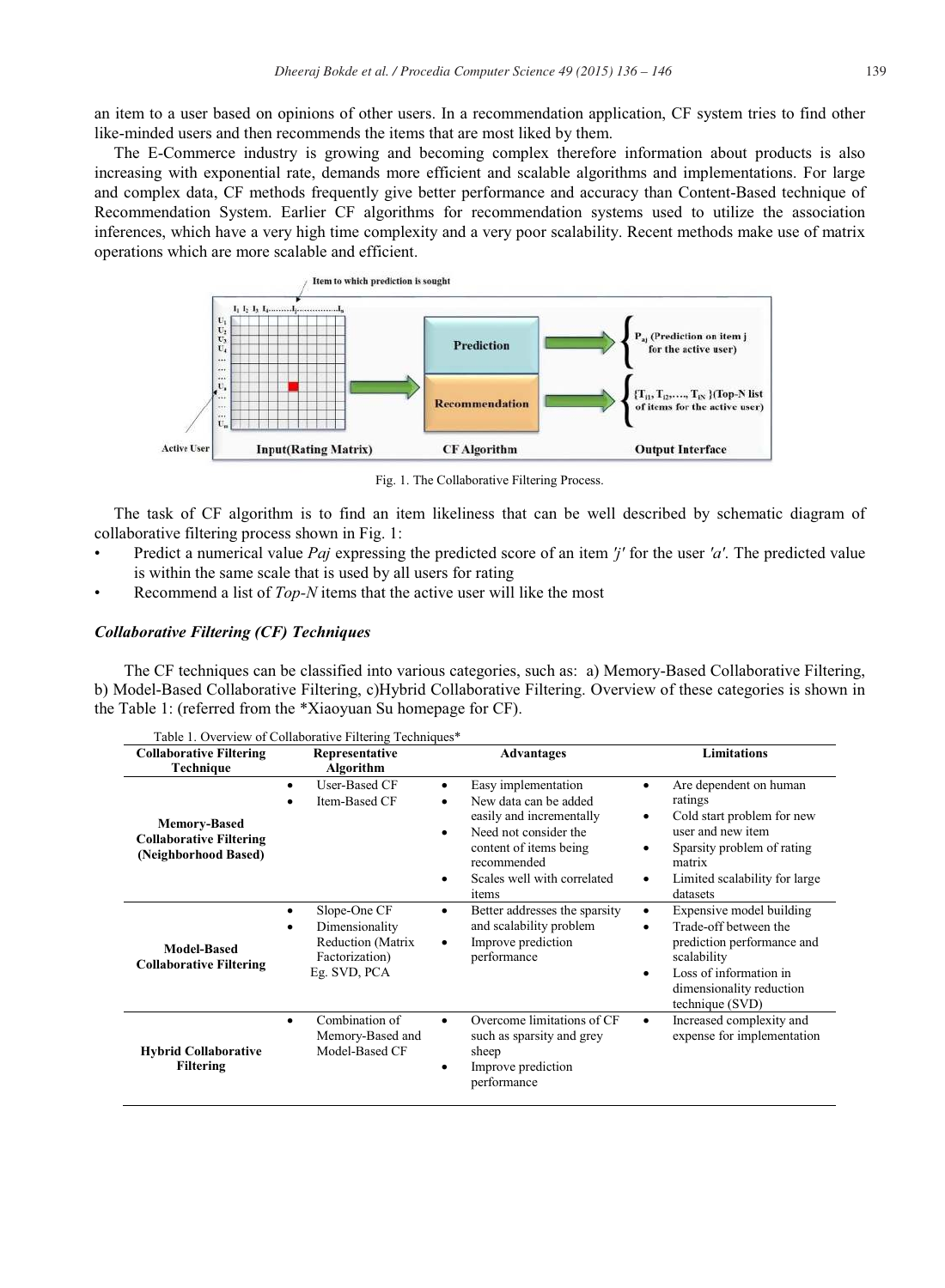# 2.2. Matrix Factorization (MF)

The most successful latent factor models are based on  $MF^{3,6,14,24}$ . In its basic form MF characterizes both items and users by vectors of factors inferred from items rating patterns. The high correspondence between user factors and item factor leads to a recommendation. These methods have become popular recently by combining good scalability with predictive accuracy. They offers much flexibility for modeling various real-life applications.

Matrix factorization models map both users and items to a joint latent factor space of dimensionality f, useritem interactions are modeled as inner products in that space. Accordingly, each item i is associated with a vector  $q_i \square R'$ , and each user u is associated with a vector  $p_u \in R'$ . For a given item i, the elements of  $q_i$  measure the extent to which the item possesses those factors positive or negative. For a given user u the elements of  $p_u$  measure the extent of interest the user has in items that are high on the corresponding factors positive or negative<sup>3</sup>. The resulting dot product  $q_i^T p_i$  captures the interaction between user u and item i, the users' overall interest in the item characteristics. This approximates user u's rating of item i which is denoted by  $r_{ui}$  leading to the estimate is given  $by^3$ :

$$
_{ui} = q_i^T p_u \tag{1}
$$

The Matrix Factorization approach is found to be most accurate approach to reduce the problem from high levels of sparsity in RS databases, certain studies have used dimensionality reduction techniques. Matrix factorization is specially used for processing large RS databases and providing scalable approaches<sup>3, 14, 24</sup>. The model-based technique Latent Semantic Index (LSI) and the reduction method Singular Value Decomposition (SVD) are typically combined. SVD and PCA are well-established technique for identifying latent semantic factors in Information Retrieval. Applying SVD in the CF domain requires factoring the user-item rating matrix<sup>3, 8</sup>. This raises difficulties due to the high portion of missing values caused by sparseness in the user-item ratings matrix. The conventional SVD is undefined when knowledge about the matrix is incomplete.

To learn the factor vectors  $(p_u$  and  $q_i$ ), the system minimizes the regularized squared error on the set of known ratings  $as^3$ :

$$
\min_{q^*, p^*} \sum_{(u,i) \in K} (r_{ui} - q_i^T p_u)^2 + \lambda (||q_i||^2 + ||p_u||^2) \tag{2}
$$

Here, K is the set of the  $(u, i)$  pairs for which  $r_{ui}$  is known the training set.

The system learns the model by fitting the previously observed ratings. The goal is to generalize those previous ratings in a way that predicts future unknown ratings. The constant  $\lambda$  controls the extent of regularization and is usually determined by cross-validation.

#### 3. Matrix Factorization (MF) Models

Matrix decomposition is a powerful technique to find the hidden structure behind the data. SVD, PCA, PMF and NMF, etc., are popular decomposition models. They can be reformulated as an optimization problem with a loss function and constraints, for example, NMF imposes the no negativity on factor matrices. How to choose the loss function and the constraints are dependent on the property of the data. There are various matrix factorization models, some commonly are as shown in Fig. 2 above are:

- Singular Value Decomposition (SVD)
- Principal Component Analysis (PCA)
- Probabilistic Matrix Factorization (PMF)
- Non-Negative Matrix Factorization(NMF)

#### 3.1. Singular Value Decomposition (SVD)

The Singular Value Decomposition (SVD) is the powerful technique of dimensionality reduction. It is a particular realization of the MF approach and also related to PCA. The key issue in an SVD decomposition is to find a lower dimensional feature space.

SVD of an  $m \times n$  matrix **A** is of the form<sup>2, 7, 8, 9:</sup>

$$
SVD(A) = U\Sigma V^T
$$

Where,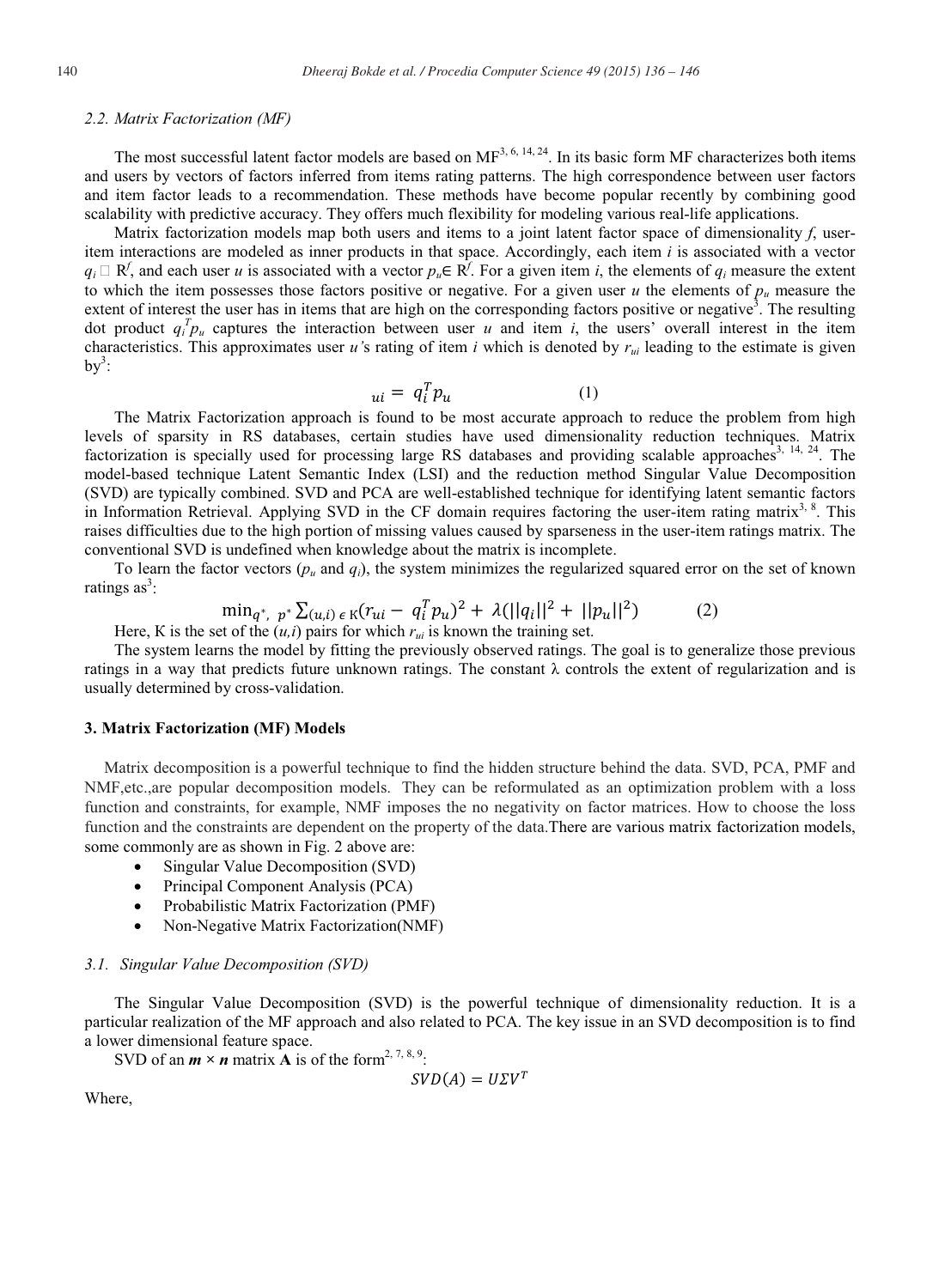U and V are  $m \times m$  and  $n \times n$  orthogonal matrices respectively

 $\Sigma$  is the  $m \times n$  singular orthogonal matrix with non-negative elements

An  $m \times m$  matrix U is called orthogonal if  $U^T U$  equals to an  $m \times m$  identity matrix. The diagonal elements in  $\Sigma$  $(\sigma_1, \sigma_2, \sigma_3, \ldots, \sigma_n)$  are called the singular values of matrix A. Usually, the singular values are placed in the descending order in  $\Sigma$ . The column vectors of U and V are called the left singular vectors and the right singular vectorsrespectively.

SVD has many desirable properties and is used in many important applications. One of them is the low rank approximation of matrix A. The truncated SVD of rank k is defined as<sup>2, 7, 8, 9</sup>:

$$
SVD(A_k) = U_k \Sigma_k V_k^T
$$

Where.

 $U_k$  and  $V_k$  are  $m \times k$  and  $n \times k$  matrices composed by the first k columns of matrix U and the first k columns of matrix V respectively. Matrix  $\Sigma_k$  is the  $k \times k$  principle diagonal sub-matrix of  $\Sigma$ .

 $A_k$  represents the closest linear approximation of the original matrix A with reduced rank k.

Once the transformation is completed, user and items can be thought off as points in the k-dimensional space.

#### 3.2. Principal Component Analysis (PCA)

The Principal Component Analysis (PCA) is also the powerful technique of dimensionality reduction and is a particular realization of the MF approach. PCA is a classical statistical method to find patterns in high dimensionality data sets.

Goldberg et al.<sup>15</sup> proposed an approach to use PCA in the context of an online joke recommendation system. Their system, known as Eigentaste<sup>15</sup>, starts from a standard matrix of user ratings to items. PCA allows to obtain an ordered list of components that account for the largest amount of the variance from the data in terms of least square errors<sup>2, 6, 10, 12</sup>. The amount of variance captured by the first component is larger than the amount of variance on the second component and so on. We can reduce the dimensionality of the data by neglecting those components.

#### 3.3. Probabilistic Matrix Factorization (PMF)

Probabilistic Matrix Factorization (PMF) is a probabilistic linear model with Gaussian observation noise<sup>11</sup>. The Probabilistic Matrix Factorization (PMF) models the user preference matrix as a product of two lower-rank user and item matrices. Suppose we have N users and M movies. Let  $R_{ij}$  be the rating value of user i for movie j, U<sub>i</sub> and V<sub>i</sub> represent D-dimensional user-specific and movie-specific latent feature vectors respectively<sup>11, 13</sup>.

The conditional distribution over the observed ratings R  $\in \mathbb{R}^{N \times M}$  and the prior distributions over U  $\in \mathbb{R}^{D \times N}$  and V  $\in \mathbb{R}^{D \times M}$  are given by in<sup>11, 13, 18, 20</sup>:

$$
p(R|U, V, \sigma^2) = \prod_{i=1}^N \prod_{j=1}^M [\mathcal{N}(R_{ij}|U_i^T V_j, \sigma^2]^{I_{ij}}
$$

$$
p(U|\sigma_U^2) = \prod_{i=1}^N \mathcal{N}(U_i|0, \sigma_U^2 I) \qquad p(V|\sigma_V^2) = \prod_{j=1}^M \mathcal{N}(V_j|0, \sigma_V^2 I)
$$

Where.

 $\mathcal{N}(x|\mu, \sigma^2)$  denotes the Gaussian distribution with mean  $\mu$  and variance  $\sigma^2$ 

 $I_{ii}$  is the indicator variable that is equal to 1 if user *i* rated moviej and equal to 0 otherwise.

# 3.4. Non-Negative Matrix Factorization (NMF)

Non-negative matrix factorization (NMF) was first proposed by Paatero and Tapper in 1994and was greatly popularized by Lee and Seung (Lee and Seung, 1999), also called as non-negative matrix approximation. NMF is a group of algorithms in multivariate analysis and linear algebra where a matrix X is factorized into two matrices P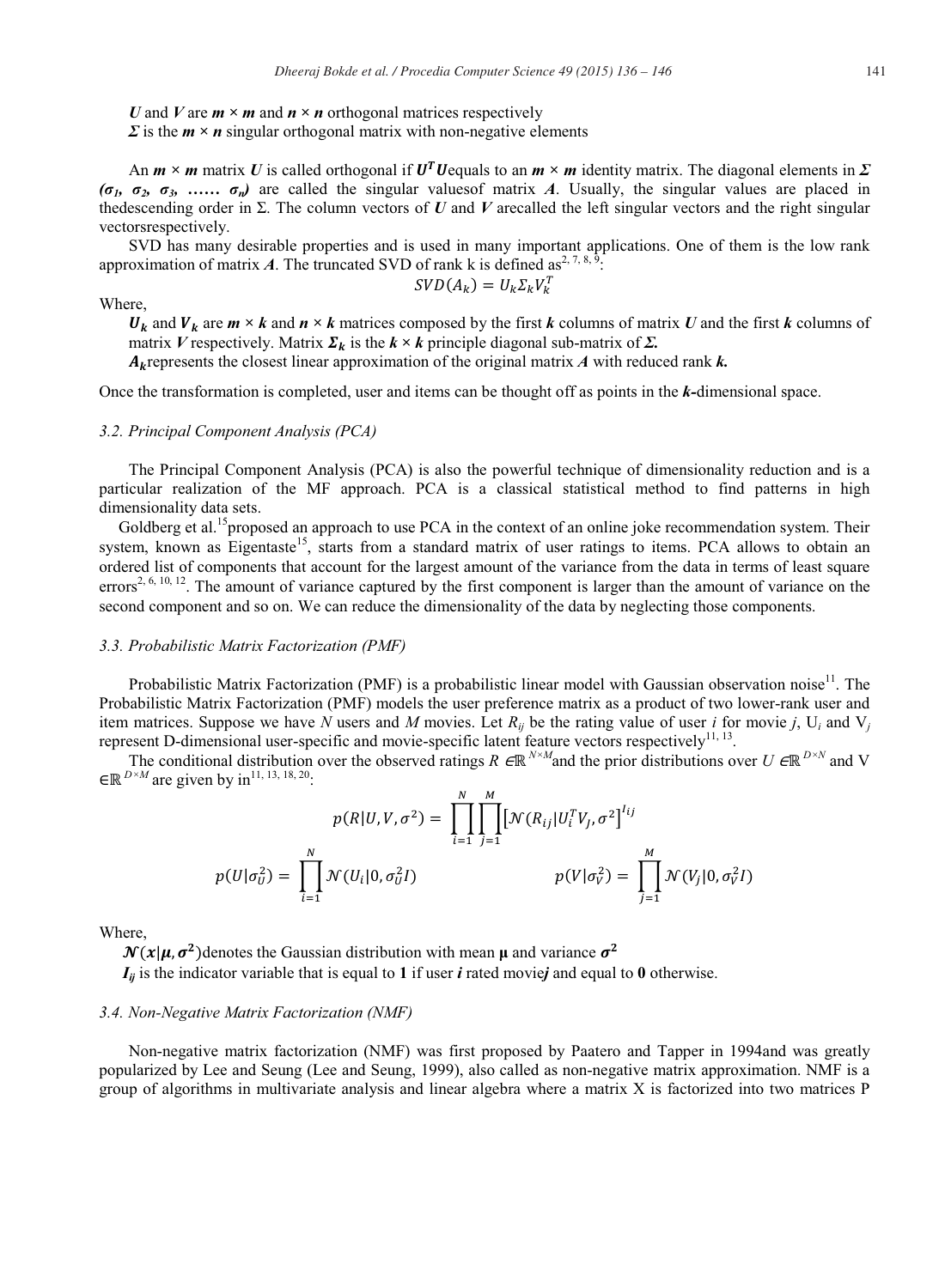and Q, with the property that all three matrices have no negative elements<sup>22, 23</sup>.

Let the input data matrix  $X = (x_1, x_2, \ldots, x_n)$  contain a collection of n data vectors as columns. We consider factorizations of the form:

 $X \approx PO^T$ 

Where,  $X \in \mathbb{R}^{N \times M}$ ,  $P \in \mathbb{R}^{D \times N}$  and  $Q \in \mathbb{R}^{D \times M}$ 

For example, the SVD can be written in thisform. In the case of the SVD, there are no restrictions on the signs of P and Q, moreoverthe data matrix X is also unconstrained. NMF can also be written in this form, where thedata matrix X is assumed to be nonnegative, as are the factors P and Q.

As compared to other matrix factorization approaches, NMF takes into account the fact that most types of realworld data, particularly all images or videos are nonnegative and maintain such non-negativity constraints in factorization<sup> $22,23$ </sup>.

# 4. Matrix Factorization (MF) Model in Neighborhood-Based Collaborative Filtering (CF)

To address the challenges of CF algorithms many researchers have used the Matrix Factorization models like SVD and PCA with CF algorithms. The Neighborhood based or Memory-Based CF algorithms usually use similarity metrics to obtain the similarity between two users, or two items based on each of their ratios as explained in Section 2.1.1. CF algorithms can be further divided into user-based and item-based approaches. This section explores the user-based CF and item-based CF as well as their implementation with MF model like Singular Value Decomposition  $(SVD)^{8, 14}$ .

# 4.1. User-Based Collaborative Filtering using Singular Value Decomposition (SVD)

# 4.1.1. User-Based Collaborative Filtering

User-Based Collaborative Filtering approach was proposed in the end of 1990s by the professor Jonathan L. Herlocker of University of Minnesota. In the user-based approach, the users perform the main role<sup>2</sup>. In this algorithm we first bind the similarity among users or group of users' based on their similarity. After that the algorithms recommend each user the items suggested by the other users of the same group.

In User-Based Collaborative Filtering systems<sup>2, 5</sup>:

Step 1:Build similarity between the users who shares the same rating pattern with active user.

Step 2: Prediction for the active user is calculated by using rating from those like-minded users found in Step 1.

There are some challenges of the user-based CF algorithm. First is sparsity of the user-item rating matrix which can cause the mining of users' similarity difficult and inaccurate. Second is the scalability. When user changes their preferences re-computing is required. To overcome these problems many researchers have used the Matrix Factorization model like SVD in User-Based CF algorithm. In<sup>8</sup>M. G. Vozalis and K.G. Margaritis used SVD and demographic data to perform a series of user-based CF. They showed SVD cannot only solve the sparsity problem but also enhance the accuracy of user-based CF.

#### 4.1.2. User-Based SVD Collaborative Filtering

The User-Based SVD Collaborative Filtering algorithm is as follows<sup>8</sup>:

# **Step 1 [Preprocessing]:**

Build a user-item matrix from the interaction records, and define the size of dimensionality reduction.

# **Step 2 [Similarity Evaluation]:**

This step refers to the Neighborhood formation with each table entry including the corresponding similarity metric equation. Here SVD is applied on the user-item matrix using a slightly different similarity metric equation with the meta-ratings taken from the reduced user-item matrix.

# **Step 3 [Rating Process]:**

The calculations of the correlations using the enhanced correlation equation on the rating based correlation using original user-item matrix and similarity matrix.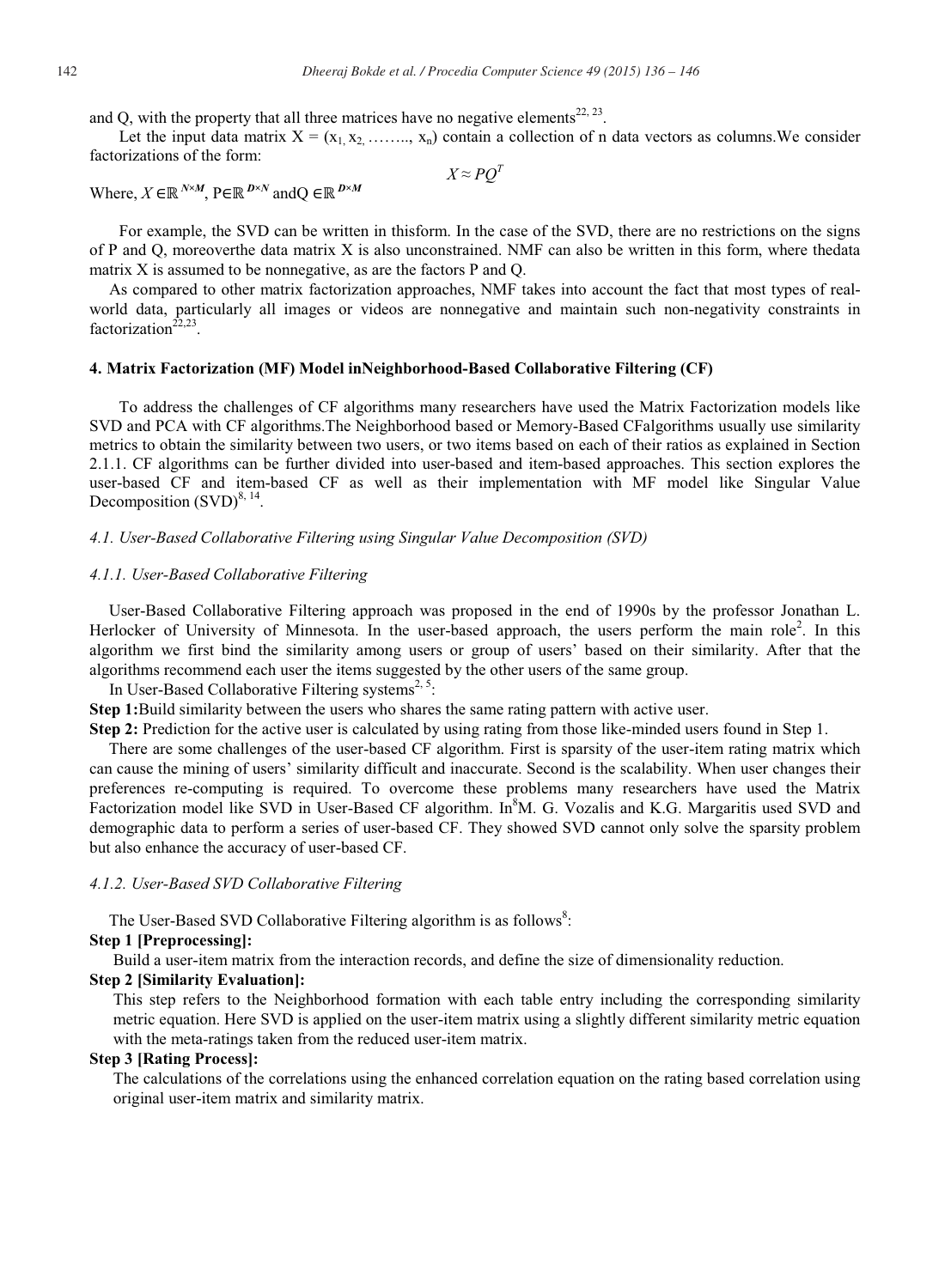# **Step 4 [Recommendation]:**

Conclude the filtering process with prediction generation formulas using the SVD applied on the user-item matrix.

4.2. Item-Based Collaborative Filtering using Singular Value Decomposition (SVD)

# 4.2.1. Item-Based Collaborative Filtering

The Item-Based CF approach was proposed by the researchers of University of Minnesota in 2001. Item-Based CF method explores the similarity between the items first. For each user they suggest the item similar to the preferable ones of the user. According to the long tail theory<sup>2</sup>, as long as the number of users is large enough, each item can have significant similarity computation even the user-item matrix is sparse. Item-Based CF used by Amazon.com proceeds in an item-centric manner. In the user-item rating matrix items are usually much less than those of users and do not change on the fly. Therefore the item-based CF method have better scalability than userbased CF method.

The algorithm for item-based CF is as follows<sup>2, 5</sup>:

Step 1: Find the relationship between the pair of items from the item-item matrix

Step 2: The tastes of active user is examined by matching rating matrix with users' preferences

The SVD a Matrix Factorization model is used in the item-based CF to classify user/item information to avoid the loss of transitive similarity relation. M. G. Vozalis and K.G. Margaritis used SVD and demographic data to perform a series of item-based CF<sup>8</sup>. They showed SVD cannot only solve the scalability and sparsity problem but also enhance the accuracy of item-based CF.

# 4.2.2. Item-Based SVD Collaborative Filtering

The Item-Based Collaborative Filtering algorithm with SVD is as follows<sup>8</sup>:

# Step 1 [Preprocessing]:

Build a user-item matrix from the interaction records, incorporate the application of SVD depending on the implementation and define the size of dimensionality reduction.

# **Step 2 [Similarity Evaluation]:**

This step refers to the Neighborhood formation with each table entry including the corresponding similarity metric equation. Here implementation of SVD is applied on the user-item matrix using a slightly different similarity metric equation with the meta-ratings taken from the reduced user-item matrix.

# **Step 3 [Rating Process]:**

- (a) The calculations of demographic correlations and computing the vector similarity between the corresponding item vectors. Those vectors are taken from either from original demographic matrix or from the reduced demographic user-item matrix.
- (b)Apply the enhanced correlation equation on the rating-based correlations and on the demographic correlations from Step  $3$  (a).

# **Step 4 [Recommendation]:**

Concludes the filtering process with prediction generation formulas using the SVD applied on the user-item matrix by utilizing the item ratings.

# 4.2.3. Item-Based Stochastic SVD (SSVD) Collaborative Filtering

The biggest problem of using SVD in CF algorithms is its high computational cost. To overcome this problem Nathan Halko's dissertation and Halko, Martinsson, Tropp contributed in their research work to Mahout<sup>16</sup>. Mahout's StochasticSVD (SSVD) algorithm implementation can be parallelized easily is more suitable in distributed computing environment specially w.r.t. Mahout Lanczos implementation on a typical corpus data set<sup>16</sup>.

The algorithm for an  $m \times n$  matrix A using item-based CF using SSVD is as follows<sup>16</sup>:

Given: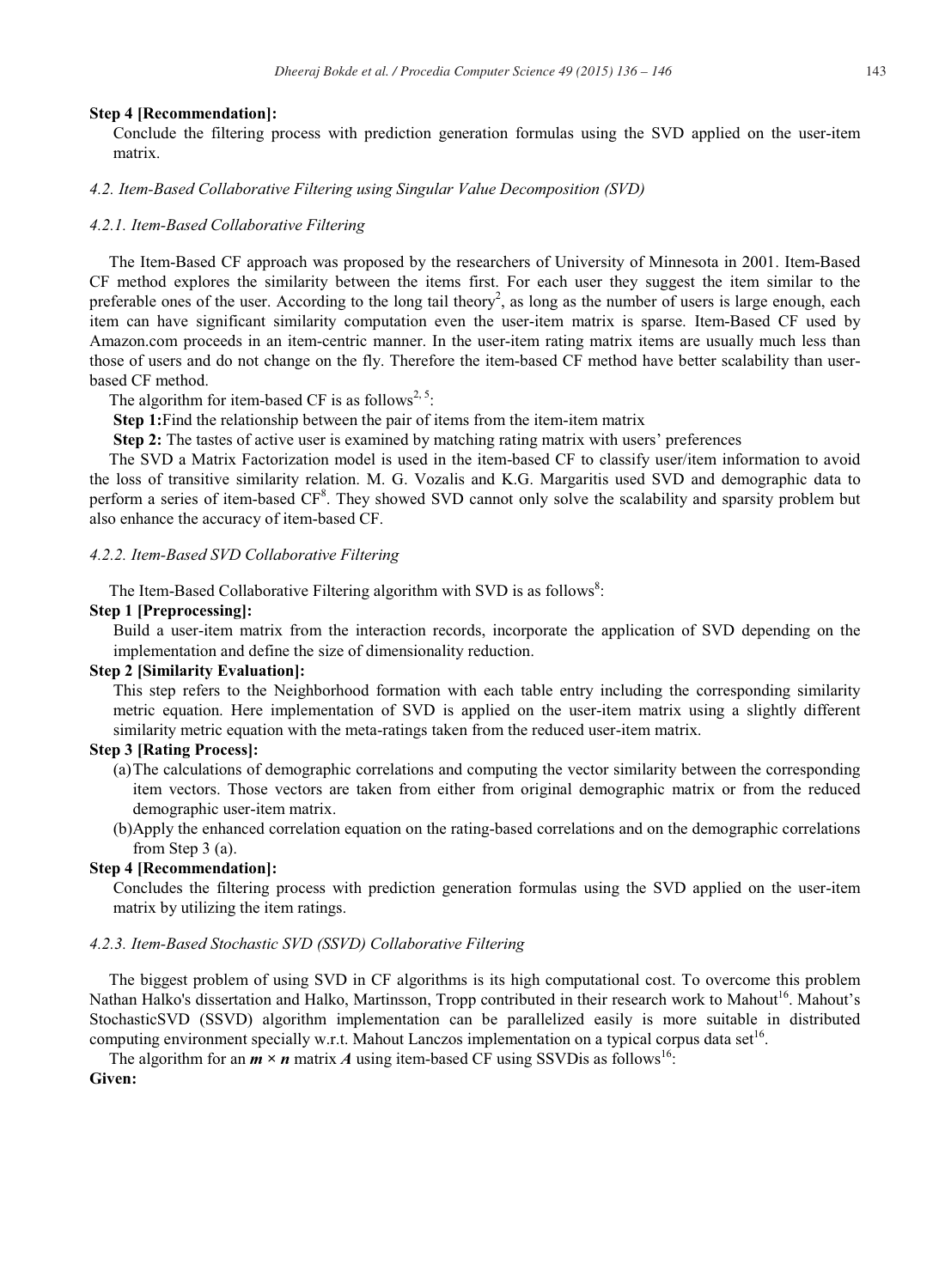An  $m \times n$  matrix A, a target rank k, an oversampling parameter p, and a number of power iterations q, the following algorithm computes an approximate rank  $k$  and  $T$  is the transpose of matrix. Then Singular Value Decomposition (SVD) of matrix A is given by, SVD (A)  $\approx U\Sigma V^{T}$ .

#### Algorithm:

Draw an  $n \times (k+p)$  random matrix  $\Omega$ Form the product  $Y = A\Omega$ Orthogonalize the columns of  $Y \rightarrow Q$ for  $i = 1$ ......q Form the product  $Y = AA^TQ$ Orthogonalize the columns of  $Y \rightarrow Q$ 

# end

Form the projection  $\mathbf{B} = \mathbf{Q}^{\mathsf{T}} \mathbf{A}$ Compute the factorization  $\widetilde{U}\Sigma^2\widetilde{U}^T = BB^T$ If needed, compute  $U = Q\widetilde{U}$ If needed, solve  $V = B_a^T \widetilde{U} \Sigma^{-1}$ 

The Item-Based CF algorithm using Stochastic SVD (SSVD) not only provide accurate results but also reduces the computational cost<sup>16</sup>. The only potential limitation of Item-Based SSVD CF is that it is potentially less precise. To overcome this challenge we need the improved implementation of an efficient algorithm and deeper research.

# **5. Evaluation Metrics**

After almost two decades of research on CF algorithms various researchers came up with many evaluation metrics. This section presents the various evaluation metrics used to evaluate the prediction accuracy, effective implementation of the MF models with CF algorithms in Recommendation System (RS).

#### 5.1. Coverage

Coverage is defined as the percentage of items the Recommendation Systems able to recommend to the user. Coverage can be used to detect algorithms accuracy, although they recommend only a small number of items. These are usually very popular items with which the user is already familiar without the help of the system. The term coverage is mainly associated with two concepts<sup>1</sup>:

- The percentage of the items for which the system is able to generate a recommendation.  $\mathbf{1}$ .
- 2. The percentage of the available items which effectively are ever recommended to a user.

# 5.2. Prediction Accuracy

Prediction accuracy matrices measures the recommender's predictions that are close to the true users rating. There are various matrices used by the Collaborative Filtering researchers to check the prediction accuracy of their implemented algorithms are as follows<sup>1, 2</sup>:

#### 5.2.1. Mean Absolute Error (MAE)

The Mean Absolute Error (MAE) measures the difference as absolute value between the prediction of the algorithm and the real rating would be given by the user. It is computed using the formula<sup>1</sup>:

$$
\mathbf{MAE} = \frac{\sum_{i}^{k} (p_i - r_i)}{k}
$$

# Where

 $p_i$  is the prediction for user i

 $r_i$  is the prediction for how user *i* will rate item i.e., real or true rating value  $\boldsymbol{k}$  is the number of items user *i* has rated i.e., {user, item} pair

# 5.2.2. Root Mean Squared Error (RMSE)

The RMSE is related to previous metric i.e., MAE. The reason of using this metric is that these errors can have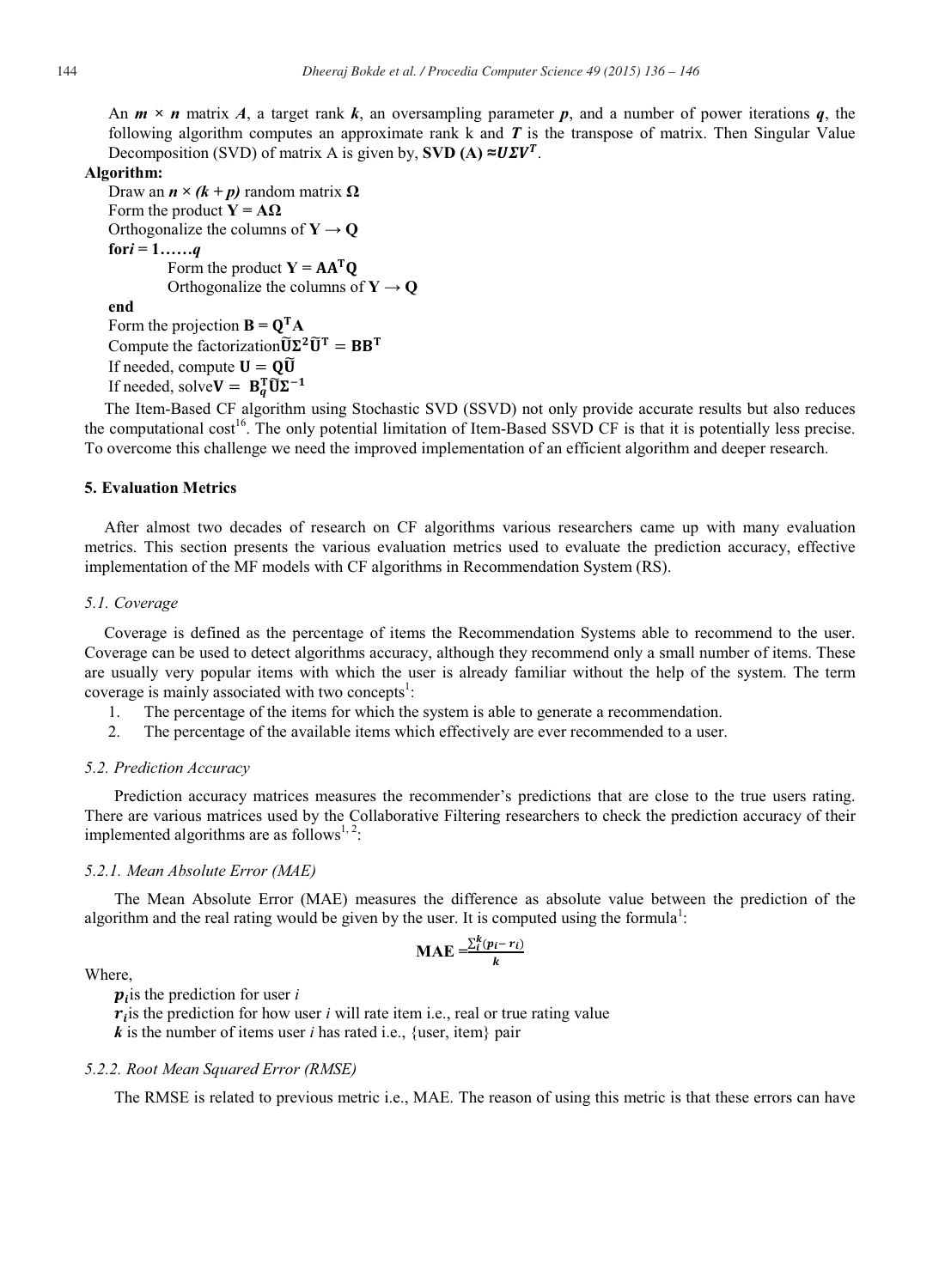the greatest impact on the user decision. This can be computed using the formula<sup>1</sup>:

$$
RMSE = \sqrt{\frac{\sum_{i}^{k} (p_i - r_i)^2}{k}}
$$

# 5.2.3 Precision and Recall

**Precision** is defined as the ratio of relevant items to recommended items. Precision can be calculated using the formula:

# $Precision = \frac{|Interesting \;Items \; \cap \; Recommended \; items|}{|R|}$  $|Recommended$  items $|$

**Recall** is defined as the proportion of relevant items that have been recommended to the total number of relevant items. Recall is calculated by the formula:

# $Recall = \frac{|Interesting \mid items \cap Recommended \mid items|}{|Recall|}$

# *Interesting Items*

It is desirable for an algorithm to have high precision and recall values. However, both the metrics are inversely related, such that when precision is increased recall usually diminishes and vice versa.

# 5.2.4. F1 Metric

To consider both Precision and Recall the measure F1 metric is defined by the formula<sup>1</sup>:

# $F1 = \frac{2 \text{ Recall} \times Precision}{\text{Recall} + Precision}$

With the help of these evaluation metrics we can calculate the prediction accuracy and efficiency of the various Collaborative Filtering algorithms and we can decide which algorithm performs better compared to other ones.

# 6 Conclusion

Collaborative Filtering algorithms are most commonly used in Recommendation System (RS). Due to the use of Internet huge amount of information is generated, it becomes a very tedious task for users to find their preferences. As users' preferences for items are stored in the form of rating matrix, which are used to build the relation between users and items to find users' relevant items. Thus, CF algorithms nowa day face the problem with large dataset and sparseness in rating matrix.

In this paper we have studied various Matrix Factorization model to deal with the CF challenges. From this study we can say that, SVD is able to handle massive dataset, sparseness of rating matrix, scalability and cold-start problem of user-based/item-based CF algorithm efficiently. Use of SVD model in Neighborhood-Based CF algorithms increases computation cost. To overcome this problem researchers have come up with Stochastic SVD (SSVD) MF model. The SSVD not only reduces the computation cost of Neighborhood-Based CF algorithm but also increases the accuracy, preciseness and efficiency of the CF algorithms.

# **References**

- Fidel Cacheda, Victor Carneiro, Diego Fernandez, and Vreixo Formoso, "Comparison of Collaborative Filtering Algorithms: Limitations of  $\mathbf{1}$ Current Techniques and Proposals for Scalable, High-Performance Recommender Systems," ACM Transactions on the Web, Vol. 5, No. 1, Article 2, ©ACM, February 2011.
- $2^{\circ}$ Francesco Ricci, Lior Rokach, Bracha Shapira and Paul B. Kantor, "Recommender Systems Handbook," Springer, ISBN: 978-0-387-85819-7, ©Springer Science + Business Media LLC, 2011.
- 3. Yehuda Koren, "Matrix Factorization Techniques for Recommender Systems," Published by the IEEE Computer Society, IEEE 0018-9162/09, pp. 42-49, ©IEEE, August 2009.
- 4. David Goldberg, David Nichols, Brian M. Oki and Douglas Terry, "Using Collaborative Filtering to Weave an Information Tapestry," Communications of the ACM, Vol. 35, No.12, December 1992.
- Sarwar B., Karypis G., Konstan J., Riedl J., "Item-based Collaborative Filtering Recommendation Algorithms," Published in the  $5.$ Proceedings of the 10th international conference on World Wide Web, Hong Kong, ACM 1581133480/01/0005, ©ACM, May 15, 2001.
- Daryl Lim, "Matrix Factorization Presentation," University of California, San Diego, February 7, 2013. Available at URL: 6. http://www.academia.edu/3695261/Matrix Factorization Presentation